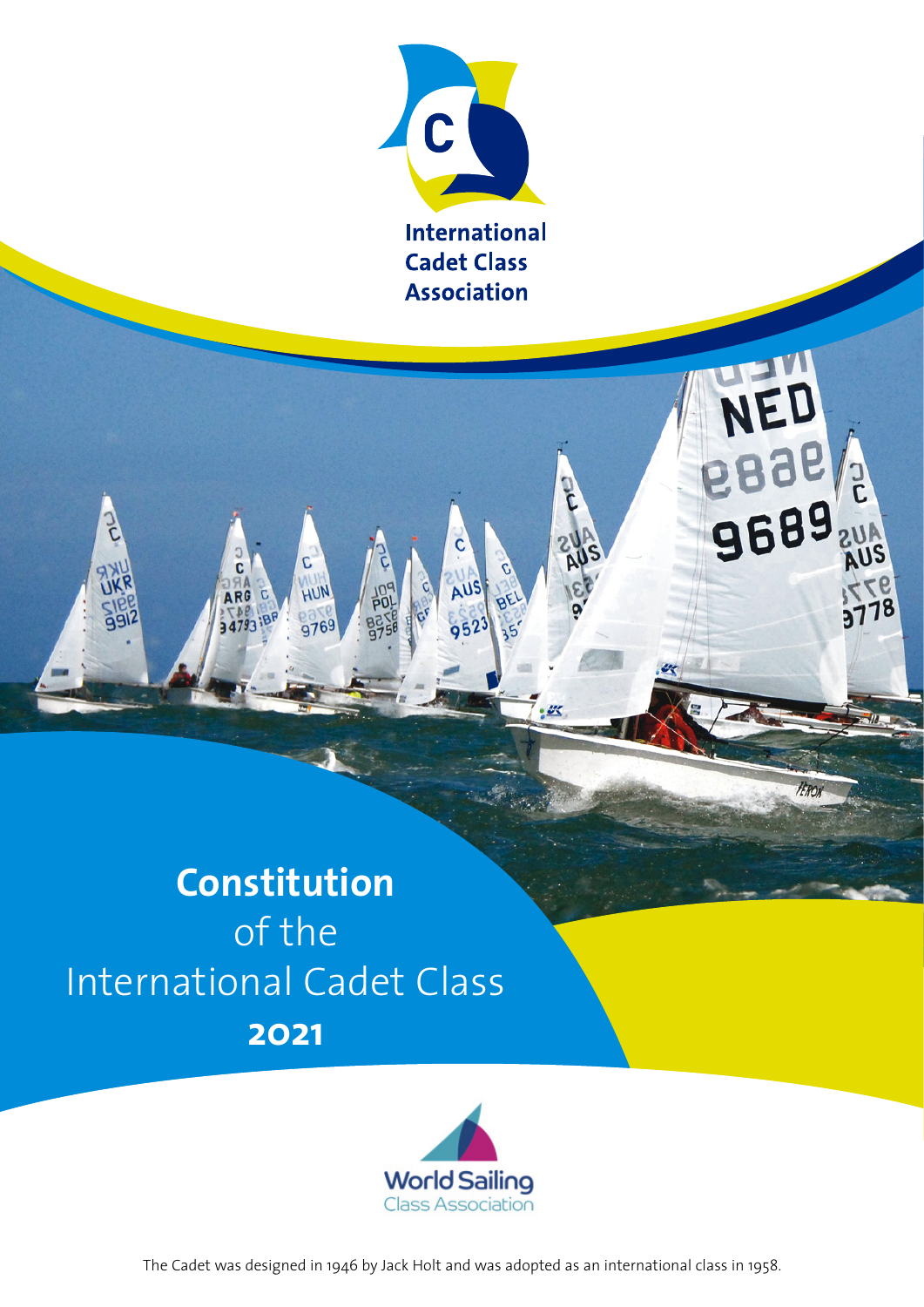# **Constitution of the International Cadet Class Association**

#### **1. Name:**

- 1.1 The name of the Association is the "International Cadet Class Association"
- 1.2 The International Cadet Class Association is a non-profit making association.

### **2 The objectives of the International Cadet Class Association are:**

- 2.1 To administer the International Cadet Class in accordance with World Sailing requirements and to maintain the class rules.
- 2.2 To promote the Cadet dinghy and National Cadet Class Associations internationally.
- 2.3 To support and defend the interests of sailors and/or sport associations owning the Cadet.
- 2.4 To establish a Protocol for the International Cadet Class World and Continental Championships and determine where these championships shall be held.
- 2.5 To supervise and license Cadet boat-builders all over the world to maintain the Cadet as a one design dinghy.

#### **3. Terms and Definitions**

- 3.1 "ICCA" shall mean the International Cadet Class Association.<br>3.2 "EXCOM" shall mean the Executive Committee of the ICC
- 3.2 "EXCOM" shall mean the Executive Committee of the ICCA, (consisting of duly elected and any co-opted members).
- 3.3 "NCCA" shall mean National Cadet Class Associations recognised by the General Assembly.
- 3.4 "The Class" shall mean the class of sailing dinghies originally designed by Jack Holt and known as International Cadets.
- 3.5 "The Officers" shall mean the Chair, Vice-Chairs, and Class Chief Measurer.

## 4. **Structure**

- 4.1 The Class is recognised by World Sailing as a self-administered International Class.
- 4.2 The Association shall consist of the National Cadet Class Associations, the General Assembly and the Executive Committee (EXCOM).
- 4.3 The General Assembly shall consist of one Representative appointed by each NCCA who shall each have one vote, and the members of the EXCOM and the Officers of Honour, who shall have no vote.
- 4.4 The NCCAs shall be responsible to the EXCOM for the organisation and promotion of the Class in their respective countries.
- 4.5 The EXCOM shall take all reasonable steps to develop Cadet sailing in any country not having a NCCA or other recognised organising body.
- 4.6 The Association shall be based in the United Kingdom and the official language shall be English.

## 5. **Management**

- 5.1 The affairs of the ICCA shall be managed by the EXCOM.
- 5.2 The EXCOM shall consist of not less than 7, and not more than 14 members including the Chair, Vice-Chairs, and Class Measurer. The members of EXCOM shall be elected for a term of three years at the Annual General Meeting of the ICCA General Assembly. The Officers of EXCOM shall be appointed by EXCOM.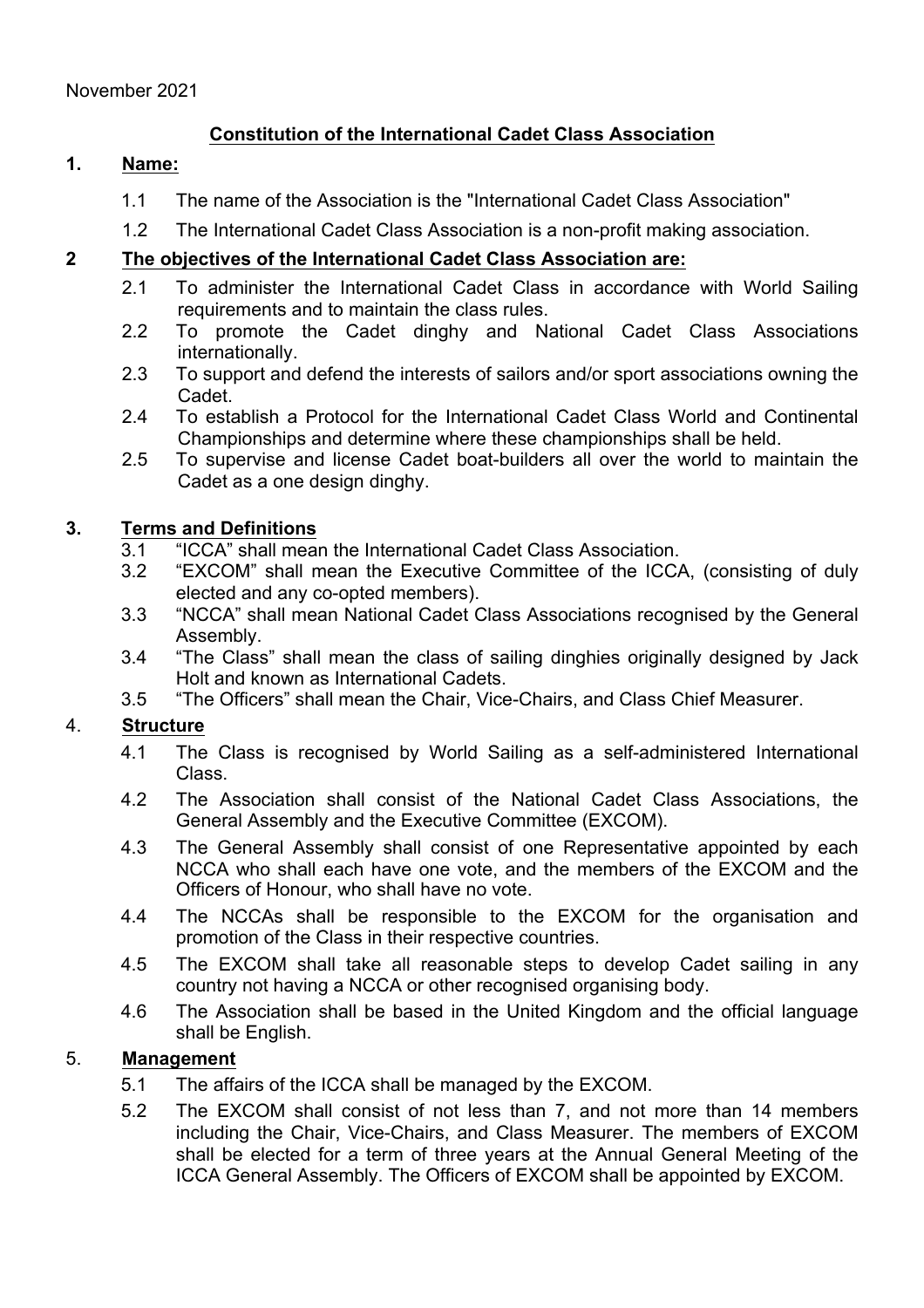- 5.3 Each elected member of EXCOM shall have one vote. There shall be a maximum of three voting members from any one Country.
- 5.4 The EXCOM shall have powers to co-opt any persons to assist it, whether a Member of a National Association or not, but such persons shall have no vote in EXCOM.
- 5.5 No member shall serve on the EXCOM as an elected Member for more than nine years, at the end of which period they shall retire, but shall be eligible for reelection after an interval of one year, and may be co-opted at any time.
- 5.6 The EXCOM may fill a vacancy arising on the EXCOM unless the total number of EXCOM Members has dropped below seven when it shall appoint enough members to bring the total number of EXCOM Members to at least seven. Any members appointed to fill vacancies shall remain in office until the following AGM, and shall have voting rights.
- 5.7. The EXCOM shall appoint and fix any remuneration of the Executive Secretary, Treasurer and of all such other staff as may in its opinion be necessary, and has the power to delegate the management, financial and secretarial duties of the Association under its control. The Executive Secretary and Treasurer can be, but need not be, either elected or co-opted members of EXCOM and shall have no voting rights except any vested in them for some other reason (for example by reason of also being elected members of EXCOM).
- 5.8. The EXCOM shall appoint up to four Vice-Chairs. One shall be the Chair of the Technical Committee, one shall be responsible for international events, one shall be responsible for Public Relations and one shall have special responsibilities as laid down from time to time by EXCOM.
- 5.9. The EXCOM shall appoint a Technical Committee to consist of a Chair, the Class Chief Measurer and no more than 2 other persons. The remaining members may be appointed ad hoc by the Chair subject to the approval of EXCOM. The committee shall report annually to the AGM of the General Assembly.
- 5.10. The EXCOM may appoint such further special or standing Sub-Committees as may be deemed necessary by the EXCOM and shall determine their terms of reference, powers, duration and composition. All acts and proceedings of such special or standing Committees shall be reported back to the EXCOM as soon as possible.
- 5.11. All correspondence with the EXCOM of the ICCA shall be in English and shall be conducted through the Executive Secretary. EXCOM members and NCCAs are expected to answer communications from EXCOM within thirty days of the date the communication was sent, failing which they will be deemed to have to agree to any proposal contained in the communication.
- 5.12. At meetings of the EXCOM four members shall form a quorum and resolutions shall be passed by a simple majority vote of all voting members taking part in the meeting. The Chair shall also have a casting vote.
- 5.13. The EXCOM is authorised to utilise for meetings electronic communications providing all participants can hear and participate in all communications.
- 5.14. If any member of the EXCOM does not attend three consecutive EXCOM meetings then in the absence of a satisfactory explanation to the EXCOM, which they find acceptable, they shall be deemed to have resigned from the EXCOM if so resolved by the EXCOM.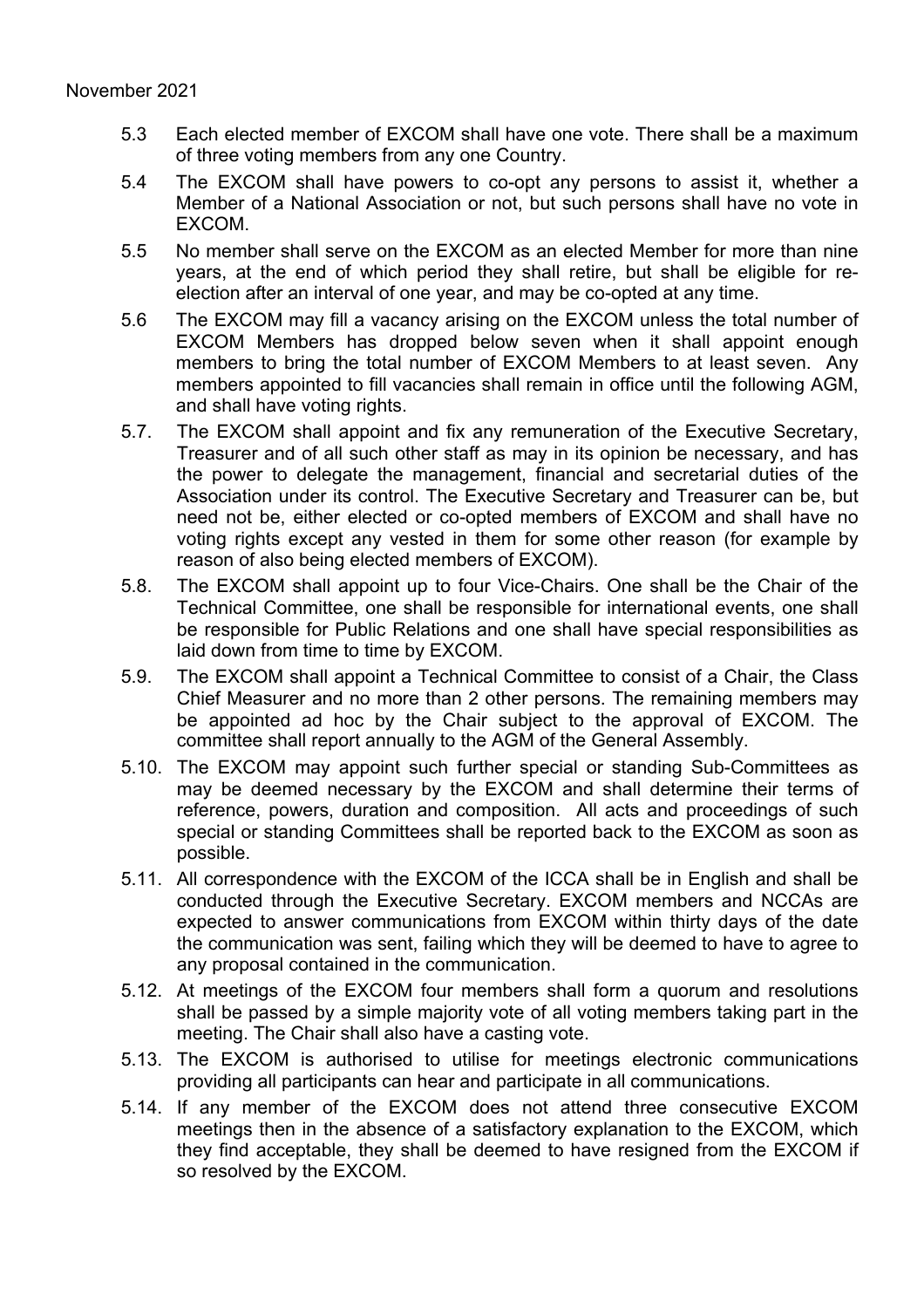# 6. **Power of the EXCOM**

Subject to the provision of these rules, and in particular to the objects of the ICCA as expressed in Para 2, the EXCOM shall be empowered to perform all functions of management and administration. The making of payments and receipt of monies shall be validly evidenced only by the signature of the Treasurer (or his Deputy) and payments of monies exceeding the sum of ∈400.00 shall require the signature of any two of the following: the Chair, the Executive Secretary or the Treasurer.

### 7. **Conduct of Meetings of the ICCA General Assembly**

- 7.1. The AGM shall be held annually at the World Championships unless travel restrictions prohibit attendance. In such years, the AGM shall be held at another time using telephone and internet links.
- 7.2. The meeting shall be chaired by the Chair of EXCOM. If the Chair is not present, the meeting shall elect a Chair from the members present.
- 7.3. A Special General Meeting shall be called within eight weeks by the Chair or by the Executive Secretary upon receipt of a written request by not less than one third of the members of the General Assembly.
- 7.4. At least six weeks written notice shall be given to all members of the General Assembly of any General Meeting including its Agenda.
- 7.5. The Agenda shall include:
	- 7.5.1. Report from the Chair
	- 7.5.2. Report from the Technical Committee
	- 7.5.3. Presentation and acceptance of the annual accounts (AGM only).
	- 7.5.4. To agree the dues from NCCAs and the cost of Boat Plaques and Sail Labels (AGM only).
	- 7.5.5. Proposals from the Executive Committee
	- 7.5.6. Proposals from the Technical Committee
	- 7.5.7. Proposals from the NCCAs which must be submitted at least eight weeks before the General Assembly date.
	- 7.5.8. To agree the venue for the International Cadet Class World and Continental championships two years ahead and confirm the venue and dates for these championships one year ahead.
	- 7.5.9. Information from World Sailing meetings.

7.5.10.Election of Members of the Executive Committee

- 7.6. At any General Meeting discussions shall be invited on matters on the Agenda and shall be carried by a simple majority vote of members or their proxies. Votes at General Meeting held during the World Championships shall be by a show of hands unless a poll is demanded by not fewer than four of the members present. Votes held during General Meetings using telephone and internet links may utilise online voting software. If there is a tied vote the status quo shall prevail.
- 7.7. If matters not on the Agenda are discussed and voted upon, they shall be carried only if two thirds of those present and entitled to vote at the meeting support the proposal.
- 7.8. Decisions on proposals to change the Class Rules and Regulations made at General Meetings are not binding as they are subject to the provisions of Para 12
- 7.9. At any General Meeting of the General Assembly one third of the voting members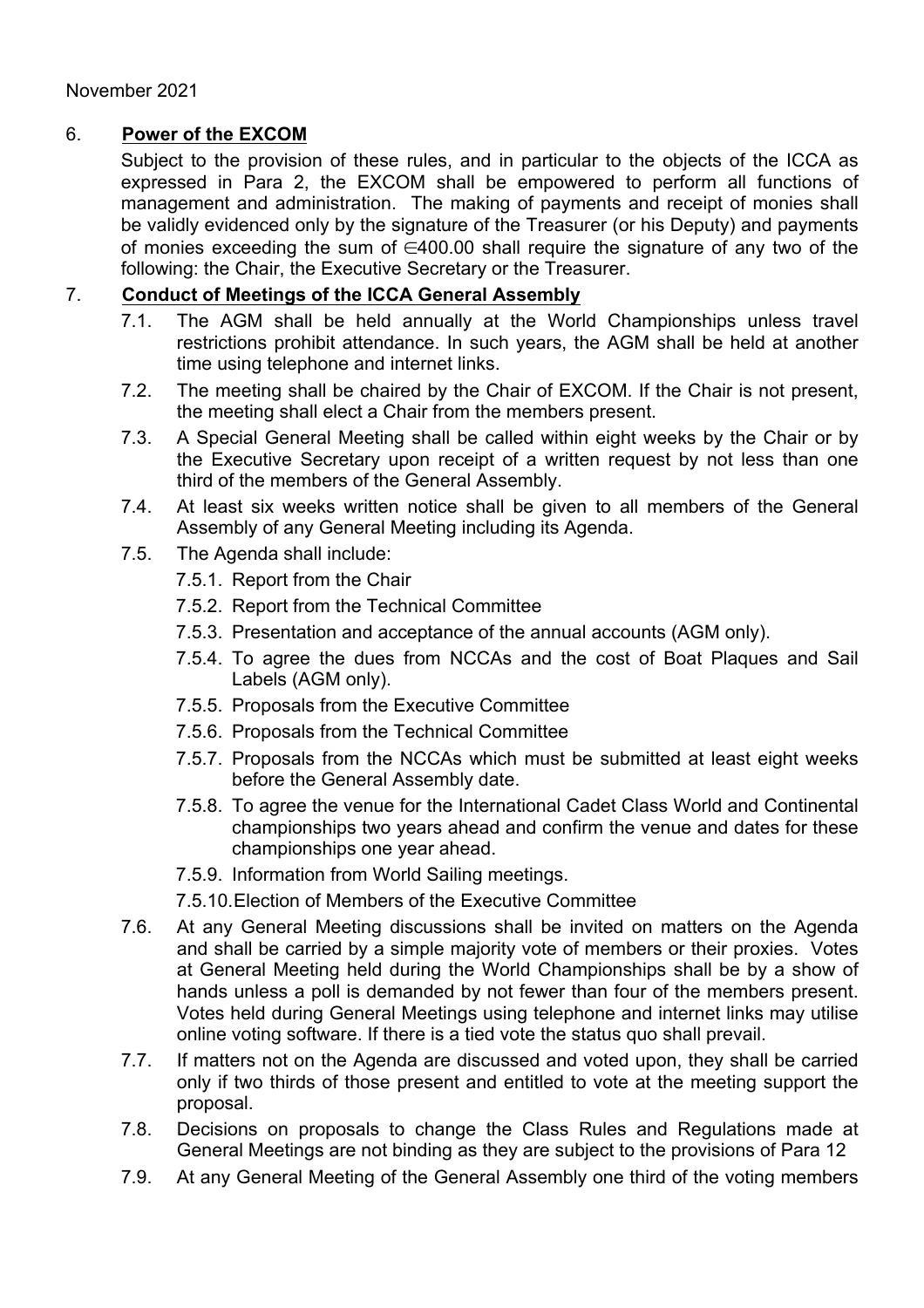shall form a quorum.

# **8. Financial Matters**

- 8.1. The association shall be funded by:
	- 8.1.1. Dues from NCCAs.
	- 8.1.2. Profit on the sale of World Sailing Plaques.
	- 8.1.3. Profit on the sale of Sail Buttons/Labels.
	- 8.1.4. A share of the Entrance Fee of World and Continental Championships, negotiated between the EXCOM and the Organisers of the event.
	- 8.1.5. Any other revenue negotiated and accepted by the Executive Committee.
- 8.2. The ICCA financial year shall run from 1<sup>st</sup> January to 31<sup>st</sup> December.
- 8.3. NCCA dues shall be paid annually, on or before the  $30<sup>th</sup>$  June, by each NCCA to the Treasurer.
- 8.4. Members of any NCCA whose dues are unpaid by the first day of the World Championships shall not be allowed to compete.
- 8.5. Representatives of any NCCA whose dues are unpaid at the date of General Meeting shall have no vote.

# **9. Accounts**

- 9.1 The EXCOM shall cause true accounts to be kept giving full particulars of:
	- 9.1.1. All monies, assets and liabilities of the ICCA
	- 9.1.2. All monies received and expended by the ICCA and the reasons for such receipt and expenditure.
	- 9.1.3. All sales and purchases by the ICCA.
- 9.2. The EXCOM shall cause the annual financial statement to be prepared and sent out with the Agenda for every Annual General Meeting of the General Assembly of the ICCA.
- 9.3. The EXCOM shall appoint an Examiner who shall certify the annual financial statement.

## **10. Jurisdiction**

- 10.1 Subject to the regulations of World Sailing for Self Administered International Classes, the General Assembly shall have jurisdiction over all matters relating to the International Cadet One Design Boat and Class Sailing.
- 10.2 The Class Rules and Measurement Regulations shall be accepted as binding on all NCCAs and their members.
- 10.3 NCCAs are responsible for the administration of the Class in their own countries. Their adopted Articles of Association or Constitution shall be approved by the ICCA when the NCCA is recognised, and any variation required shall be submitted to EXCOM for approval in the light of this Constitution, the Class Rules & Regulations and World Sailing Rules and Regulations.
- 10.4 All Cadet Class boats shall conform to the current rules and regulations.
- 10.5 The EXCOM shall be responsible for reviewing this Constitution, the Class Rules and Measurement Regulations and proposing changes to the General Assembly.

# **11**. **International Championships**

11.1 The EXCOM shall be the responsible body for the promotion and organisation of the World Championships and other International Events and shall publish Protocol including Standard Sailing Instructions for such events.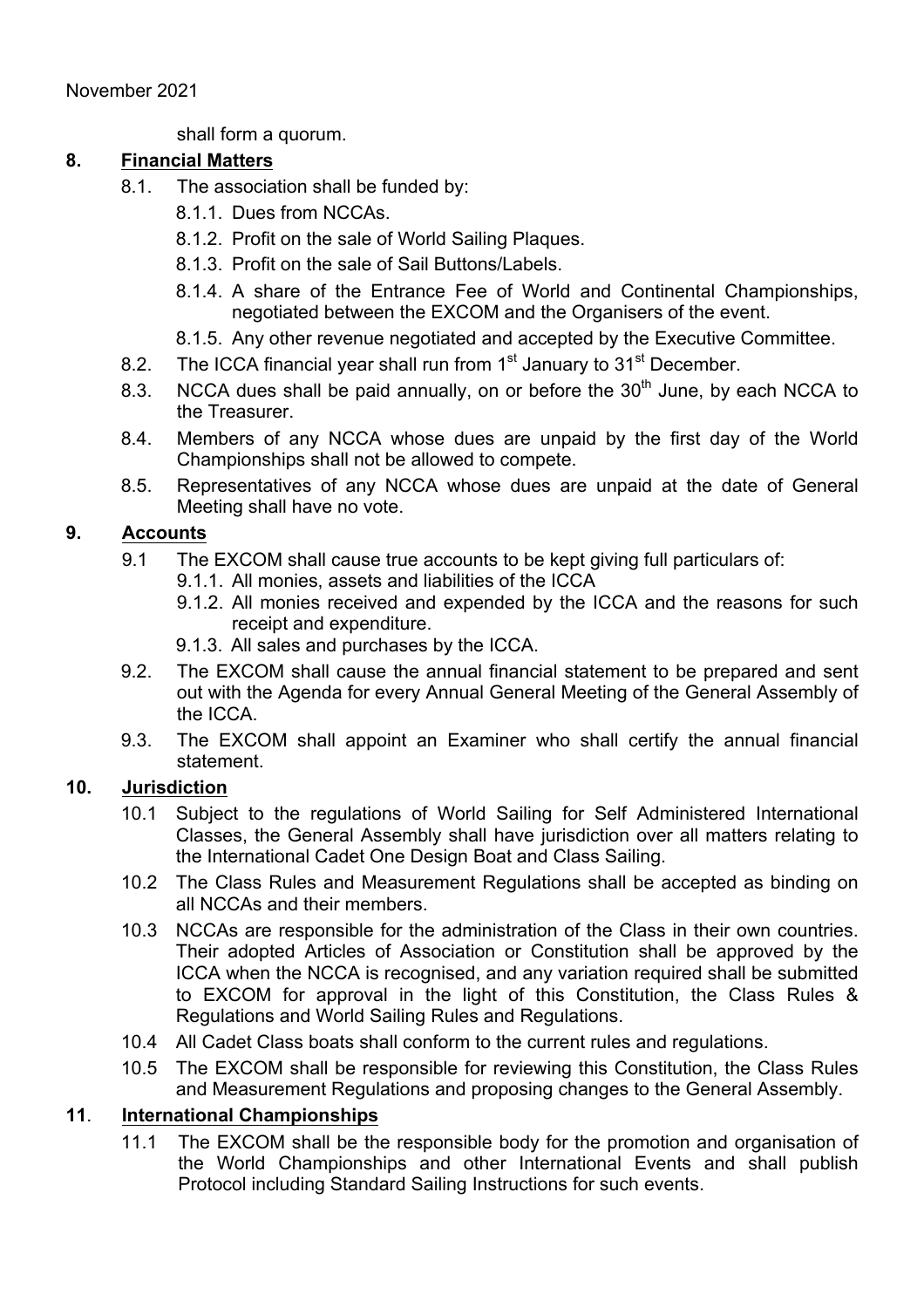11.2 Organisations which wish to run approved events must follow the Protocol and the detailed program and Sailing Instructions must be approved by EXCOM at least 3 months before the Event.

# **12. Class Rules and Regulations**

- 12.1 Proposals to change the Class Rules and Regulations shall be submitted to the Executive Secretary by NCCAs by 1<sup>st</sup> April each year.
- 12.2 The Executive Secretary shall circulate the rule changes proposed by NCCAs, the Technical Committee and EXCOM to all the NCCA Secretaries by 1<sup>st</sup> June each year together with comments and a recommendation on each proposal from the Technical Committee.
- 12.3 Each NCCA Secretary shall ensure that the Executive Secretary receives their Association's vote on each proposal by  $7<sup>th</sup>$  August each year.
- 12.4 For a proposal to be carried it must be supported by two thirds of the votes cast.
- 12.5 The Executive Secretary shall publish the result of each vote, including the names of all Associations who voted for or against each proposal by  $1<sup>st</sup>$  October each year, preferably on the class website.
- 12.6 Approved changes to the Class Rules and Regulations shall be submitted to World Sailing for ratification before their adoption, as required by the regulations of World Sailing.

## **13. Squadrons**

- 13.1 Where three or more International Cadet dinghies exist in a locality a Squadron may be formed, if approved and accepted by the NCCA or ICCA.
- 13.2 Squadrons may accept applications for membership from anyone within the Age Limitation set out in Clause C.2.1 of the Class Rules.
- 13.3 A Squadron Captain shall be appointed annually by the Club or institution to which the Squadron is attached. The Squadron Captain shall be responsible for the organisation and administration of the Squadron in accordance with the Constitution and class rules and regulations of the Class. A Squadron Captain and a NCCA may, without giving reason, refuse Cadet Membership to anyone applying for membership. The Squadron may if it wishes appoint a deputy Squadron Captain.
- 13.4 A Measurer shall be appointed to each Squadron. Measurers shall be persons approved and appointed by the NCCA or appointed by World Sailing or the National Authority. No person under 18 years of age shall be appointed a measurer.
- 13.5 On formation in accordance with paragraphs 13.1 to 13.3 above, a new Squadron shall be granted a Charter and consecutive number on application to the EXCOM through the NCCA.
- 13.6 A Squadron within a yacht club may append to the Squadron number the name of the club in parenthesis e.g. 2 Squadron (Barnt Green Sailing Club).
- 13.7 A Squadron may be suspended or removed only by a simple majority vote of EXCOM on the recommendation of the respective NCCA. A representative appointed by the Squadron shall be given the opportunity to present their case to EXCOM before a vote is taken.
- 13.8 Squadrons may be combined to form Fleets within a NCCA where it is desirable to do so for geographical or other administrative reasons. NCCAs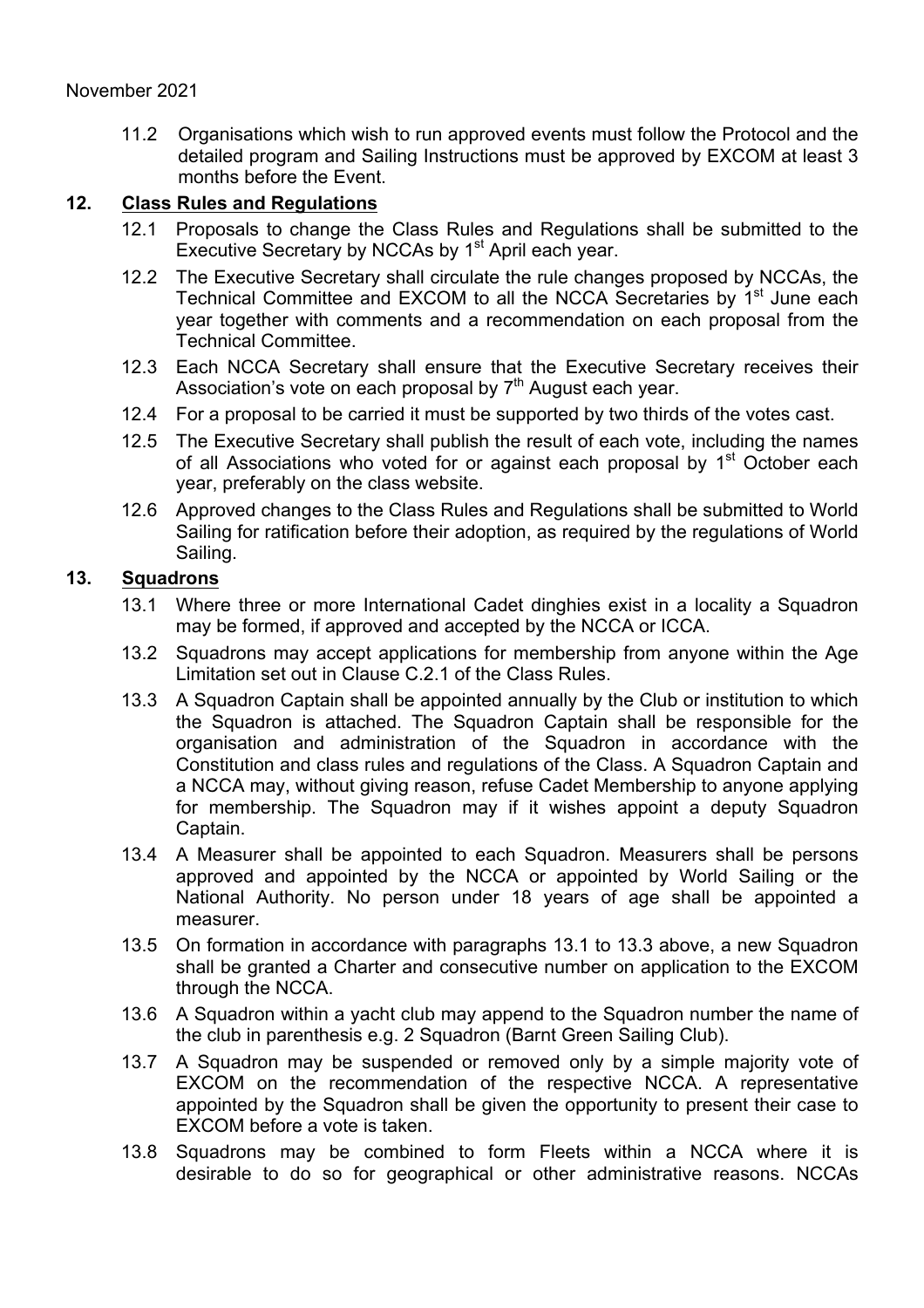may choose the administrative structure which best suits the operation of its Fleets.

#### **13 National Associations**

- 14.1. Application may be made to the Executive Secretary for International recognition of their National Association by the General Assembly from any Country where Cadets are sailed.
- 14.2. Each application to the Executive Secretary for recognition shall include a copy of their Class Association's Articles of Association or Constitution.
- 14.3. Each NCCA shall appoint a member as Secretary who shall be the only official channel of communication and whose address shall be the official address of that NCCA until the Executive Secretary is advised, in writing, by that NCCA of any change of member and/or address.
- 14.4. Each NCCA shall be bound by this Constitution, and duly enacted amendments thereto and shall comply with all resolutions and regulations made in accordance with this Constitution. NCCAs shall use their best endeavours to ensure that individual members also comply with such resolutions and directions.
- 14.5. Each NCCA shall submit an annual report to the Executive Secretary by  $31<sup>st</sup>$ March each year listing the major events of the previous 12 months, the number of boats attending each, the results, the number of members of their Association and the name and address of the Chairman, Secretary, Treasurer and Measurer.
- 14.6. Each NCCA shall appoint a representative to the ICCA General Assembly annually.
- 14.7. NCCAs may be suspended or removed only by a simple majority vote by the General Assembly. The NCCA representative shall be given the opportunity to present its case to the Assembly before a vote is taken.

#### **15. Technical Committee**

The role of the Technical Committee is to:

- 15.1. Study the International Cadet Class Rules, measurement diagrams and measurements regulations.
- 15.2. Examine any proposal from a NCCA for amendments or interpretations.
- 15.3. Maintain close liaison with World Sailing and request interpretations from World Sailing as considered advisable.
- 15.4. Make proposals to the General Assembly after consultation with the EXCOM.
- 15.5. Comment and make a recommendation on any proposed Rule changes to the General Assembly.
- 15.6. Prescribe procedures for measurement during the International Cadet Class events and to act as the authority on any issue as to the interpretation or application of the Class Rules.
- 15.7. Work with World Sailing to support licensed builders.

## **16. Officers of Honour**

- 16.1. The General Assembly may, as a mark of respect or appreciation for past services to the International Cadet Class Association, elect any distinguished person from the Cadet World to an Office of Honour.
- 16.2. Officers of Honour may include that of President of Honour, Vice-President of Honour, or such title of Honour as the General Assembly may at the time of the election prescribe.
- 16.3. Unless otherwise prescribed by the General Assembly at the time of election a